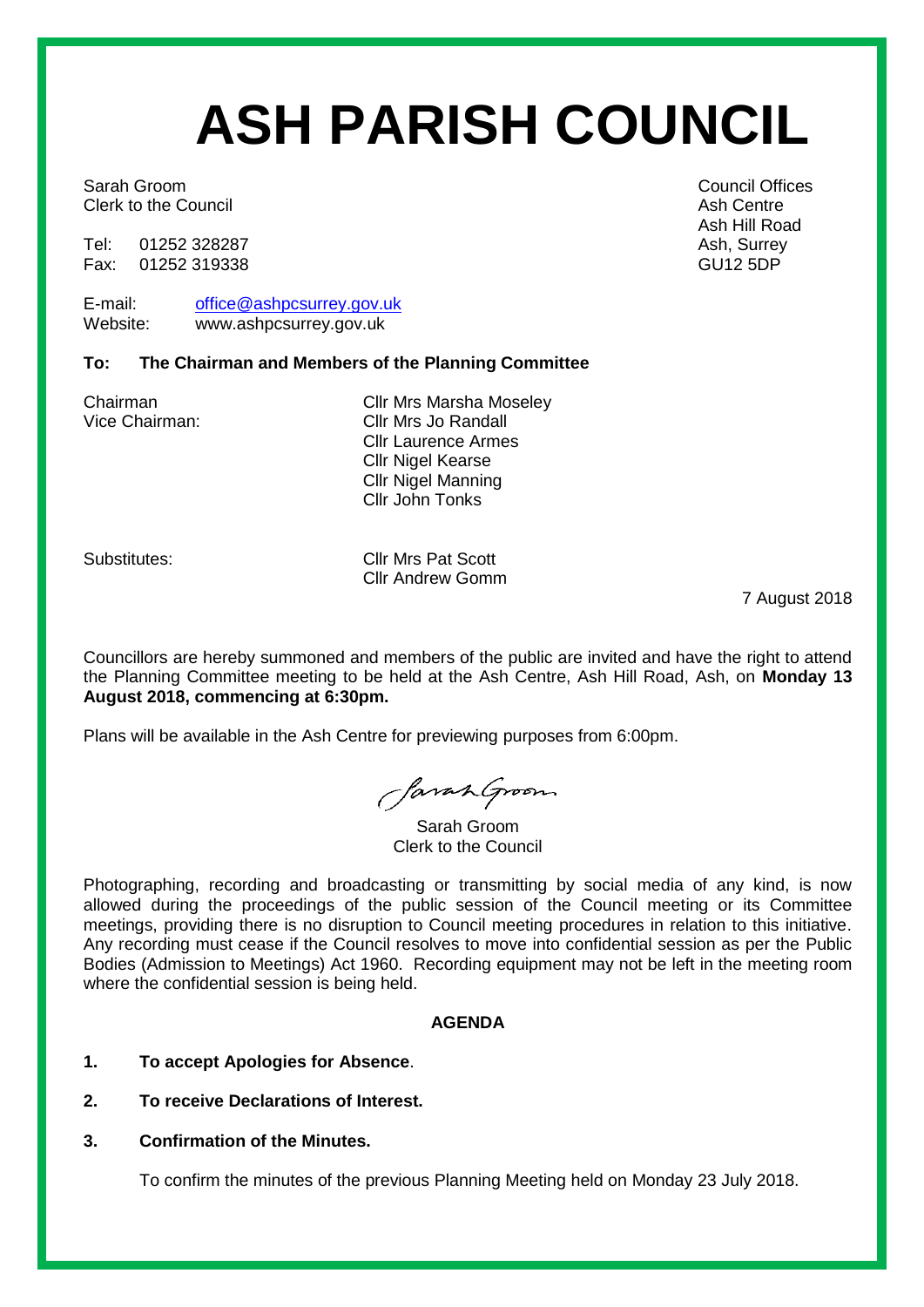### **4. Adjournment.**

To consider adjourning the meeting for a maximum period of ten minutes to enable members of the public to raise questions in respect of the business on the agenda. (Standing Order 3e).

## **5. Applications for Planning Consent.**

To consider development applications and if deemed necessary make representations on behalf of the Council subject to plans being received as detailed at Appendix A.

## **6. Applications for Tree Surgery**

To consider tree surgery applications and if deemed necessary make representations on behalf of the Council subject to plans being received as detailed at Appendix B.

## **7. Surrey County Council - Temporary Order under Section 14(1) of the Road Traffic Regulation Act 1984**

Members to note the temporary order to prohibit vehicles from entering or proceeding in that length of Foreman Road (C18) Ash as extends from its junction with Foreman Park to its junction with Grange Road. The shall come into operation on 15 August 2018 for a period of 3 month**.**

### **8. TOWN AND COUNTRY PLANNING ACT CONSULTATION ON CURRENT APPLICATION NO. GU18/CON/00014**

## **SITE: Cobbett Hill Earth Station, Cobbett Hill Road, Normandy, Guildford, Surrey GU3 2AA**

## **PROPOSAL: Details of Noise Assessment submitted pursuant to Condition 4 of planning permission ref: GU17 /P/01585 dated 19 December 2017.**

## **APPLICANT: TGM Environmental**

Members to note further correspondence with reference to a consultation on a Noise Assessment application at Cobbett Hill Earth Station, Cobbett Hill, Normandy GU3 2AA.

### **9. Correspondence**

### **10. Next Meeting.**

The date of the next meeting **Tuesday 28 August 2018** commencing at 6:30pm.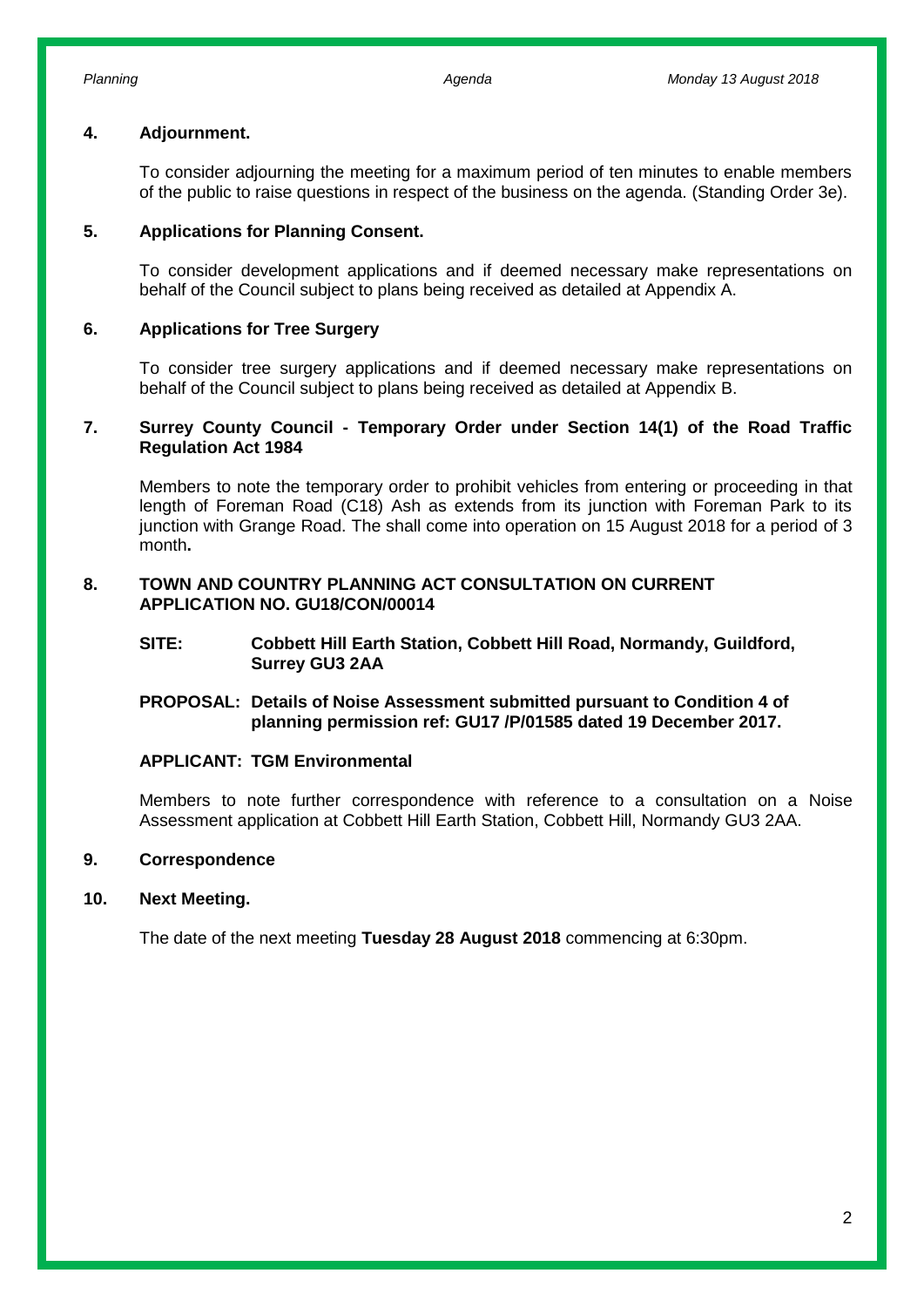**Appendix A**

# **ASH PARISH COUNCIL**

# **Applications for Planning Consent**

# **13 August 2018**

| <b>Number and Location</b>                                                                         | <b>Development Proposed</b>                                                                                    |
|----------------------------------------------------------------------------------------------------|----------------------------------------------------------------------------------------------------------------|
| 18/P/01357<br><b>12A Carfax Avenue</b><br>Tongham<br><b>GU10 1BH</b>                               | Installation of air source heat pump (ASHP) to<br>replace the old inefficient night storage<br>heating system  |
| 18/P/01369<br>58-64A Carfax Avenue<br>Tongham<br><b>GU10</b>                                       | Replacement of night storage heaters with a<br>wet system (Block A)                                            |
| 18/P/01406<br><b>6 Heathcote Close</b><br><b>Church Path</b><br><b>Ash Vale</b><br><b>GU12 5BE</b> | Proposed single storey side and rear<br>extension                                                              |
| 18/P/01358<br><b>126 Manor Road</b><br><b>Ash</b><br><b>GU12 6QB</b>                               | Certificate of Lawfulness to establish if the<br>erection of a single storey rear extension<br>would be lawful |
| 18/P/01453<br><b>14 Ashurst Road</b><br><b>Ash Vale</b><br><b>GU12 5AF</b>                         | Erection of 2no. Semi-detached dwellings on<br>land adjacent to 14 Ashurst Road                                |
| 18/P/01495<br>20 Oaklea<br><b>Ash Vale</b><br><b>GU12 5HP</b>                                      | Single storey rear extension following<br>demolition of existing conservatory                                  |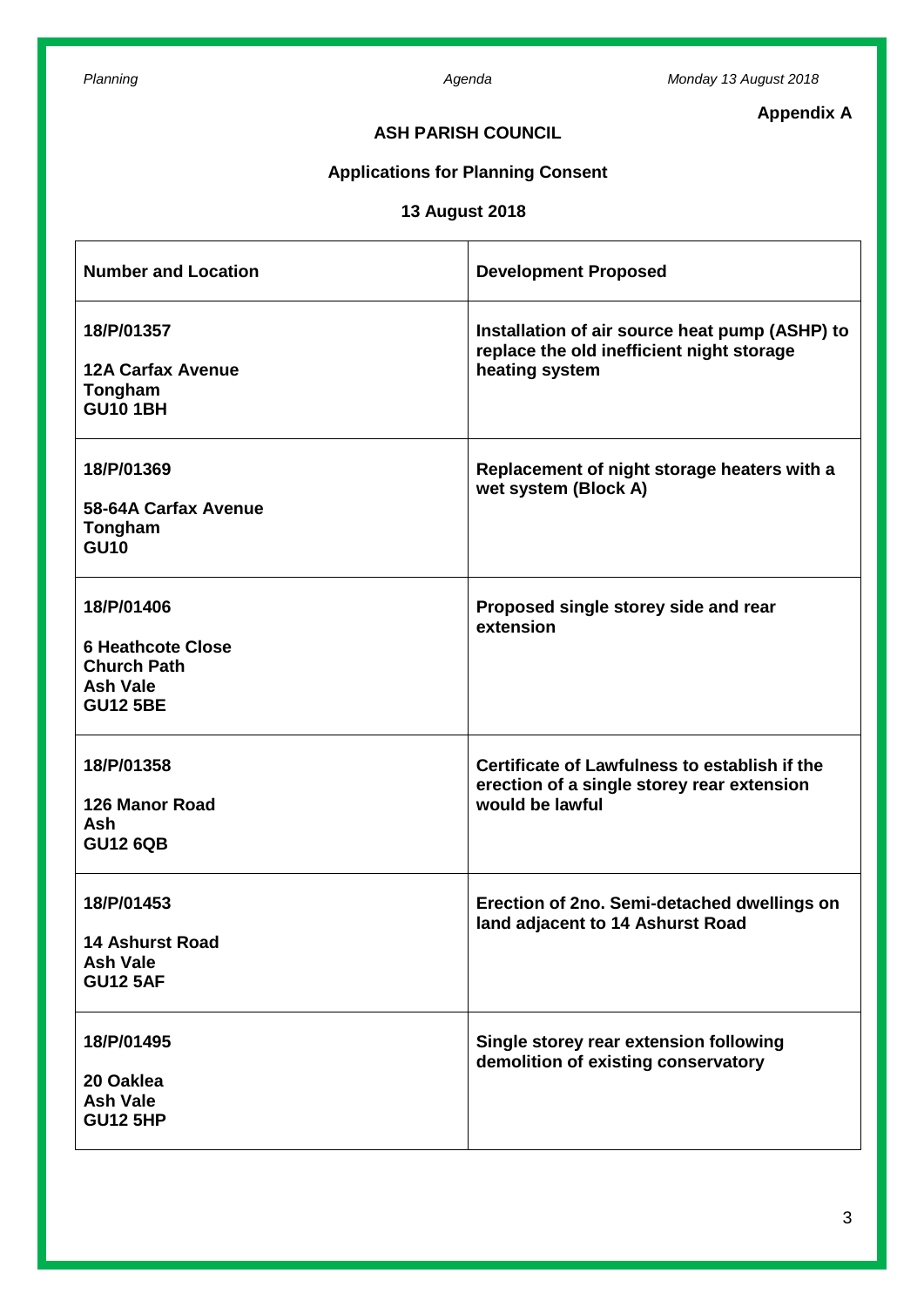| <b>Number and Location</b>                                                                 | <b>Development Proposed</b>                                                                                                                                                                          |
|--------------------------------------------------------------------------------------------|------------------------------------------------------------------------------------------------------------------------------------------------------------------------------------------------------|
| 18/P/01374<br><b>10 Rosemary Avenue</b><br><b>Ash Vale</b><br><b>GU12 5PB</b>              | Erection of a single storey rear/side<br>extension. Side infill extension on the north<br>elevation and conversion of garage into<br>habitable space with first floor over. Internal<br>alterations. |
| 18/P/01358<br><b>Certificate of Lawfulness</b><br>126 Manor Road<br>Ash<br><b>GU12 6QB</b> | Certificate of lawfulness to establish if the<br>erection of a single storey rear extension<br>would be lawful                                                                                       |
| 18/P/01458<br>27 Orchard Close<br><b>Ash Vale</b><br><b>GU12 5HU</b>                       | Conversion of existing garage to habitable<br>accommodation.                                                                                                                                         |
| 18/P/01457<br>The Weir,<br><b>Frimley Road</b><br><b>Ash Vale</b><br><b>GU12 5NL</b>       | Proposed erection of a pair of semi-detached<br>two storey dwellings following demolition of<br>existing bungalow                                                                                    |